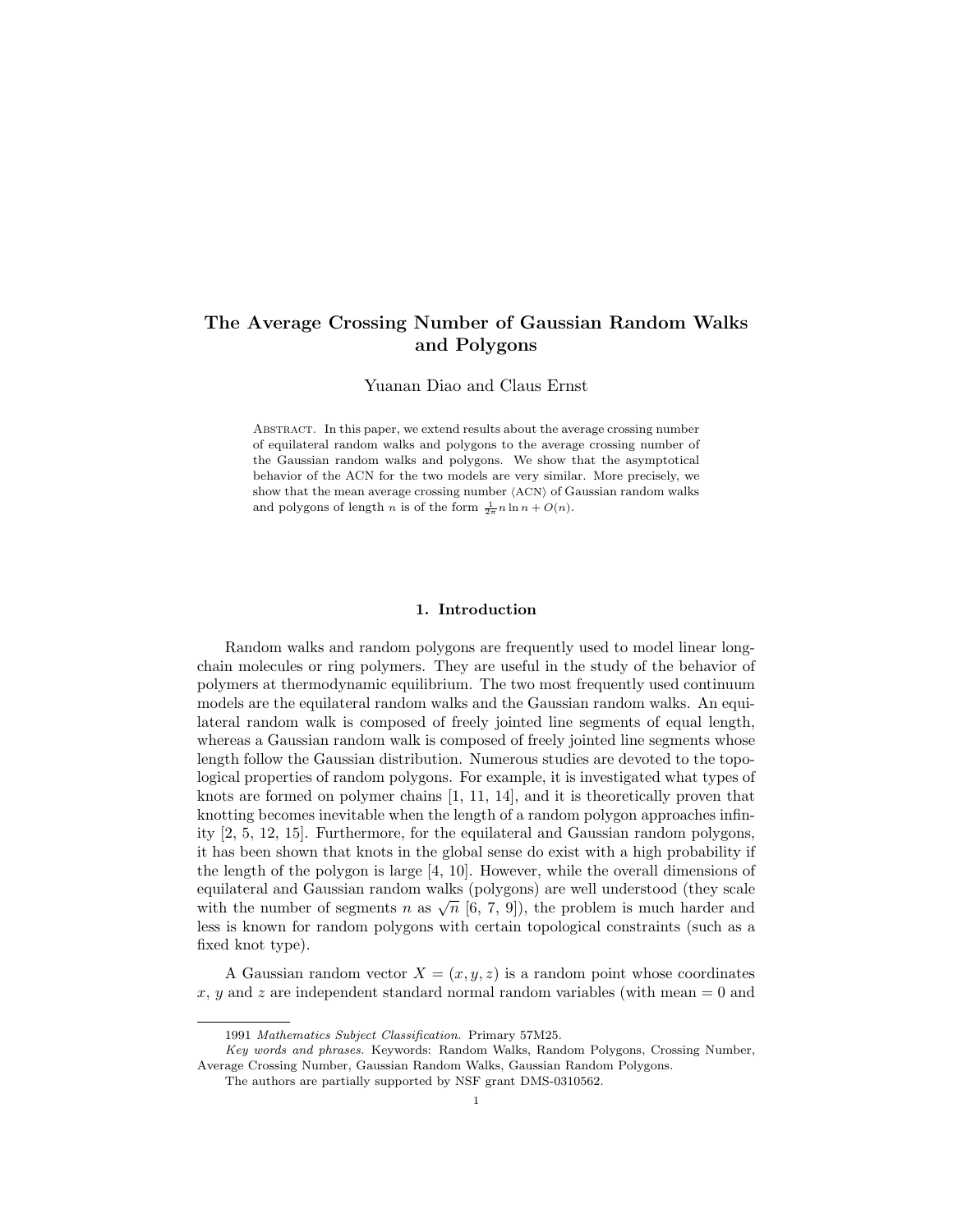variance  $= 1$ ). The pdf (probability density function) of X is the joint pdf of x, y and z, which is

$$
f(X) = \left(\frac{1}{\sqrt{2\pi}}e^{-\frac{x^2}{2}}\right)\left(\frac{1}{\sqrt{2\pi}}e^{-\frac{y^2}{2}}\right)\left(\frac{1}{\sqrt{2\pi}}e^{-\frac{z^2}{2}}\right)
$$
  

$$
= \left(\frac{1}{\sqrt{2\pi}}\right)^3e^{-\frac{x^2+y^2+z^2}{2}}
$$
  

$$
= \left(\frac{1}{\sqrt{2\pi}}\right)^3e^{-\frac{|X|^2}{2}}.
$$

A Gaussian random walk of n steps consists of  $n + 1$  consecutive points  $X_0 =$  $(0, 0, 0) = O$ ,  $X_1$ ,  $X_2$ , ...,  $X_n$  such that  $Y_{k+1} = X_{k+1} - X_k$   $(k = 0, 1, ..., n-1)$ are independent Gaussian random vectors. It follows that the joint pdf for all the vertices is

$$
f(X_1, X_2, ..., X_n) = \left(\frac{1}{\sqrt{2\pi}}\right)^{3n} e^{-\frac{1}{2}(|Y_1|^2 + |Y_2|^2 + ... + |Y_n|^2)}
$$
  
= 
$$
\left(\frac{1}{\sqrt{2\pi}}\right)^{3n} e^{-\frac{1}{2}(|X_1|^2 + |X_2 - X_1|^2 + ... + |X_n - X_{n-1}|^2)}.
$$

In this paper, we are interested in a particular measure of a polymer entanglement, i.e., the average crossing number of a random walk or a random polygon. A Gaussian random polygon is a conditioned random walk such that the last vertex coincides with the starting point, which can be always assumed to be the original point. For a given random walk (or random polygon), the crossing number associated with a particular projection of the random walk is the number of crossings one observes when the walk (or polygon) is projected to a plane under the given projection direction. The average crossing number of the walk (or polygon) is then defined as the average of this crossing number over all possible projection directions (which is equivalent to the unit sphere). In [3], it is shown that the mean average crossing number ( $\langle \text{ACN} \rangle$ ) of all equilateral random walks and polygons of length n is of the form  $\frac{3}{16} \cdot n \cdot \ln n + O(n)$ . We will study the same problem for the Gaussian random walks and polygons in this paper. Since the end to end distance behavior of two vertices along an equilateral random walk is approximately Gaussian ([13]), it is probably not surprising that the mean ACN for the Gaussian random walks and polygons would also follow the  $n \ln n$  growth rule (although the difficulties one encounter in the two cases are different technically). As in the case of the equilateral random walks and polygons, we are also able to determine the coefficient of the  $n \ln n$  term for the Gaussian random walks and polygons. More precisely, we will show that the mean ACN's for all the Gaussian random walks and polygons of length *n* are both of the form  $\frac{1}{2\pi}n\ln n + O(n)$ .

### 2. The Gaussian Random Walks and Polygons

As defined in the last section, a Gaussian random vector  $X = (x, y, z)$  is a random point whose coordinates  $x, y$  and  $z$  are independent standard normal random variables (with mean  $= 0$  and variance  $= 1$ ) and a Gaussian random walk of *n* steps consists of  $n+1$  consecutive points  $X_0 = (0,0,0) = O$ ,  $X_1, X_2, \ldots, X_n$  such that  $Y_{k+1} = X_{k+1} - X_k$   $(k = 0, 1, ..., n-1)$  are n independent Gaussian random vectors.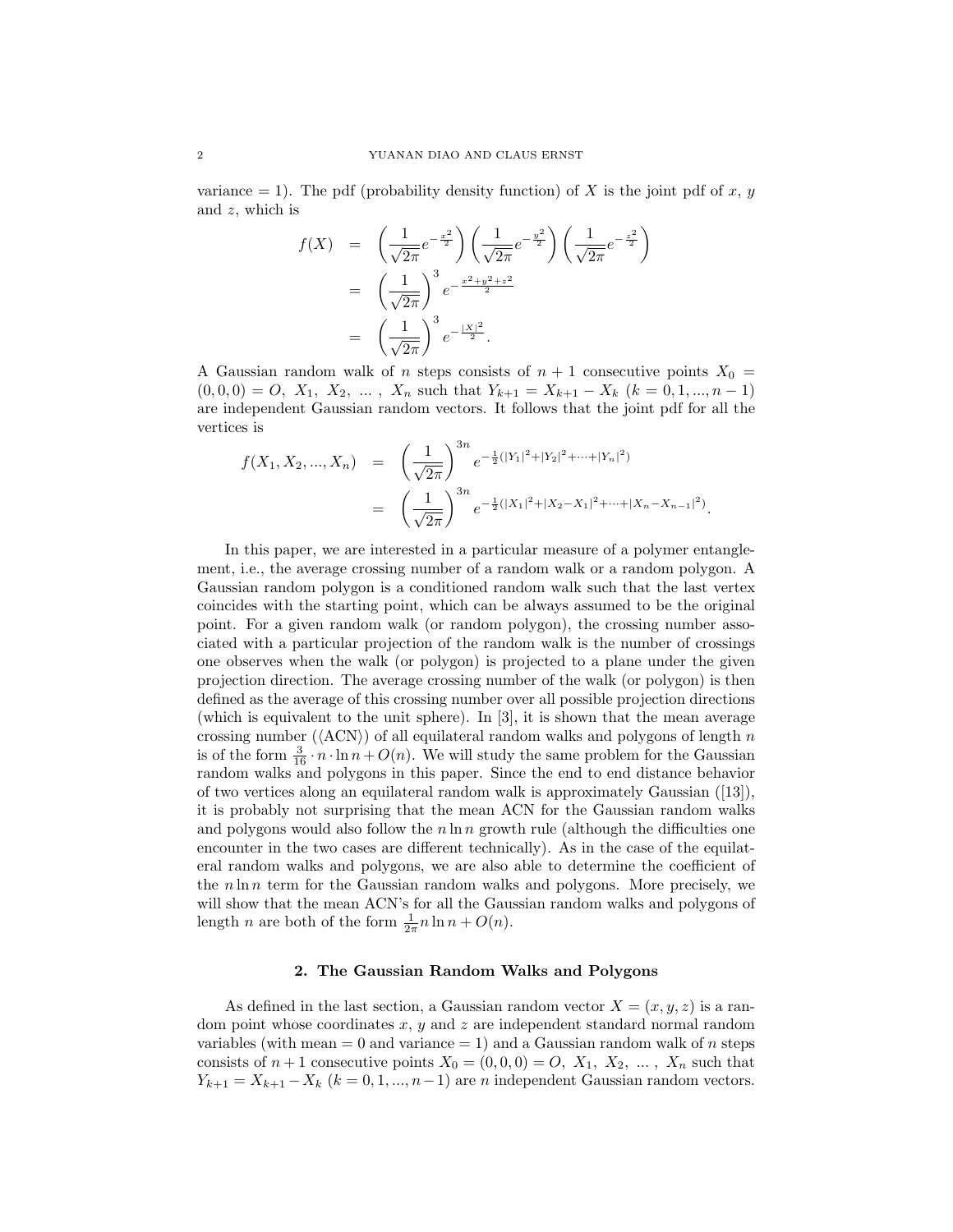A Gaussian random walk of n steps is denoted by  $GW_n$ . The line segment that joins  $X_{k-1}$  and  $X_k$  (which has length  $|Y_k| = |X_k - X_{k-1}|$ ) is called the k-th step of  $GW_n$ . A Gaussian random polygon  $GP_n$  is a conditioned  $GW_n$  of n steps such that the last vertex  $X_n$  coincides with the starting point  $X_0 = O$ . Thus, if we let  $g_n(X_n)$  be the pdf of  $X_n$  for a  $GW_n$ , then the joint pdf of  $X_1, X_2, ..., X_{n-1}$  of a  $GP_n$  is

$$
h(X_1, X_2, ..., X_n) = f(X_1, X_2, ..., X_n) / g_n(O).
$$

Let  $A$  be a three by three real orthonormal matrix. Under the transformation  $(x, y, z) \longrightarrow (x, y, z)A^{T} = (x', y', z')$  (where  $A^{T}$  is the transpose of A), the new variables  $x'$ ,  $y'$  and  $z'$  are apparently also independent standard normal random variables. So the vector  $X' = (x', y', z')$  is also a Gaussian random vector. If we let  $r = |X| = |X'|$ ,  $\theta$  be the angle between X' and the z'-axis  $(0 \le \theta \le \pi)$  and  $\phi$  be the angle between X' and the positive x'-axis  $(0 \leq \phi < 2\pi)$ , then one can show that the random variables r,  $\theta$  and  $\phi$  are also independent. Furthermore, the probability density functions of r,  $\theta$  and  $\phi$  are given by

(2.1) 
$$
f_1(r) = \sqrt{\frac{2}{\pi}} r^2 e^{-\frac{r^2}{2}},
$$

(2.2) 
$$
f_2(\theta) = \frac{1}{2}\sin\theta, \text{ and}
$$

$$
(2.3) \t\t f_3(\phi) = \frac{1}{2\pi}
$$

respectively.

In the following, we will list several probability density functions that we will be using in the next section. These results are all well known and we will leave the proofs of these formulas to our reader since they are straight forward.

The pdf of the k-th vertex  $X_k$  (not to be confused with  $Y_k = X_k - X_{k-1}$ ) in a  $GW_n$  is given by  $g_k(X_k) = \int \int \ldots \int f(X_1)f(X_2 - X_1)f(X_3 - X_2) \ldots f(X_k - X_k)$  $X_{k-1}$ )d $X_1$ d $X_2$ ...d $X_{k-1}$ . From this one obtains:

(2.4) 
$$
g_k(X_k) = \left(\frac{1}{\sqrt{2\pi k}}\right)^3 e^{-\frac{|X_k|^2}{2k}}.
$$

Furthermore, the pdf of the random vector  $X_{j+k} - X_j$  (where  $X_j$  and  $X_{j+k}$  are Furthermore, the part of the random vector  $X_{j+k} - X_j$  (where  $X_j$  and  $X_{j+k}$  are vertices from the same  $GW_n$ ) is given by  $g_k(X_{j+k} - X_j) = \int \int \ldots \int f(X_{j+1} - X_j) dx$  $X_j$ ) $f(X_{j+2} - X_{j+1}) \dots f(X_{j+k} - X_{j+k-1}) dX_{j+1} dX_{j+2} \dots X_{j+k-1}$ , which is,

(2.5) 
$$
g_k(X_{j+k} - X_j) = \left(\frac{1}{\sqrt{2\pi k}}\right)^3 e^{-\frac{|X_{j+k} - X_j|^2}{2k}}.
$$

On the other hand, if the above vertices are from a  $GP_n$ , then the pdf of On the other hand, if the above vertices are from a  $GF_n$ , then the pdf of  $X_k$  is given by  $h_k(X_k) = \int \int ... \int \frac{1}{g_n(O)} f(X_1) f(X_2 - X_1) f(X_3 - X_2) ... f(O X_{n-1}$ )d $X_1 \ldots dX_{k-1}dX_{k+1} \ldots dX_{n-1}$ . From this integral one obtains:

(2.6) 
$$
h_k(X_k) = \left(\frac{1}{\sqrt{2\pi}\sigma_{n,k}}\right)^3 e^{-\frac{|X_k|^2}{2\sigma_{n,k}^2}},
$$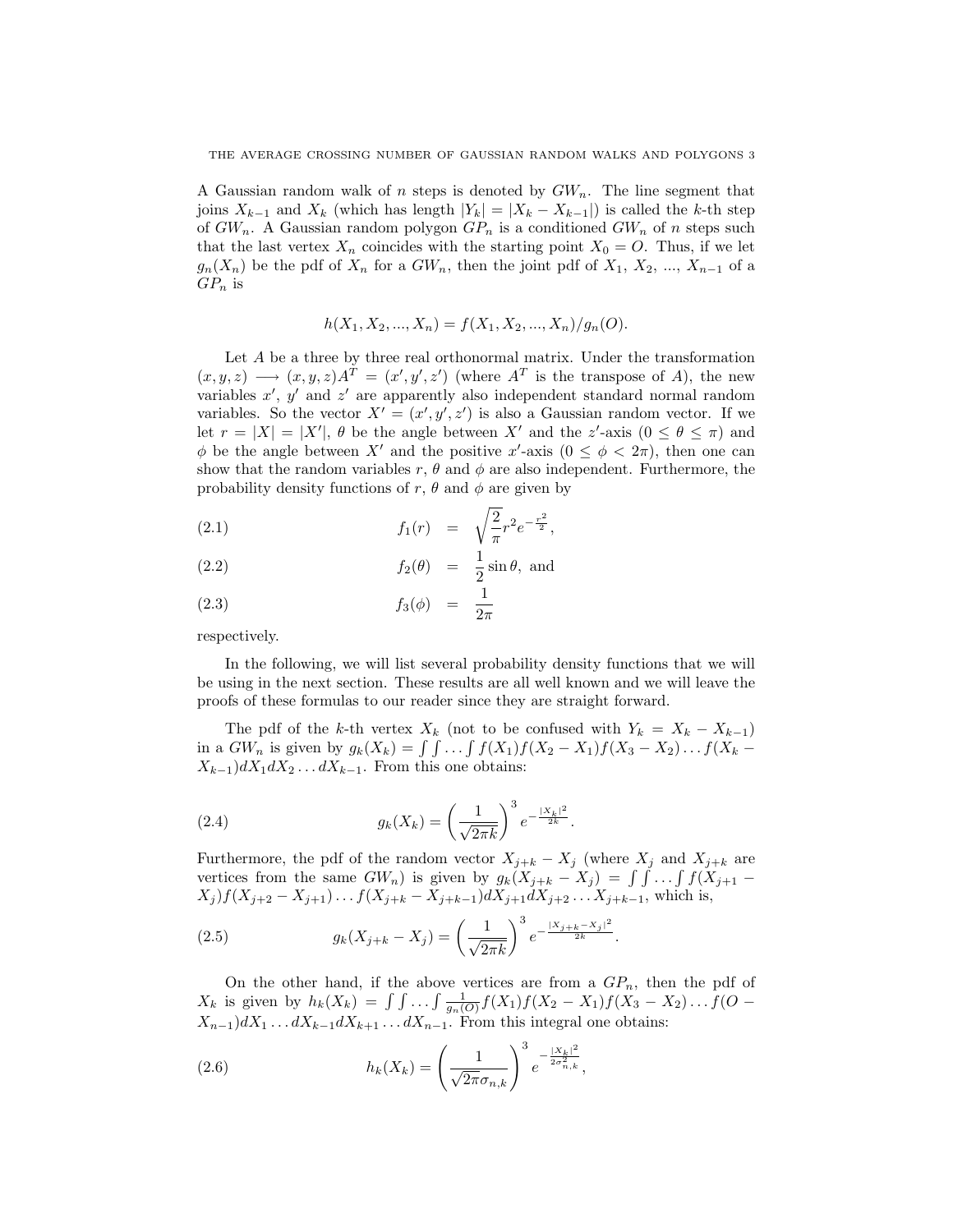where  $\sigma_{n,k} =$  $\sqrt{k(n-k)}$  $\frac{n-k}{n}$ . Similarly, the pdf of  $X_{j+k} - X_j$  in a  $GP_n$  is:

(2.7) 
$$
h_k(X_{j+k} - X_j) = \left(\frac{1}{\sqrt{2\pi}\sigma_{n,k}}\right)^3 e^{-\frac{|X_{j+k} - X_j|^2}{2\sigma_{n,k}^2}}.
$$

Finally, the joint pdf of  $X_1$ ,  $X_{k+1}$  and  $X_{k+2}$  in a  $GP_n$  is

$$
(2.8) \quad h'(X_1, X_{k+1}, X_{k+2})
$$
\n
$$
= \int \int \cdots \int \frac{f(X_1)f(X_2 - X_1) \cdots f(O - X_{n-1})}{g_n(O)} dX_2 \cdots dX_k dX_{k+3} \cdots dX_{n-1}
$$
\n
$$
= \left(\sqrt{2\pi n}\right)^3 f(X_1)f(X_{k+2} - X_{k+1})g_k(X_{k+1} - X_1)g_{n-k-2}(X_{k+2})
$$
\n
$$
= \left(\sqrt{2\pi n}\right)^3 \left(\frac{1}{\sqrt{2\pi}}\right)^3 e^{-\frac{|X_1|^2}{2}} \cdot \left(\frac{1}{\sqrt{2\pi}}\right)^3 e^{-\frac{|X_{k+2} - X_{k+1}|^2}{2}}.
$$
\n
$$
\left(\frac{1}{\sqrt{2\pi k}}\right)^3 e^{-\frac{|X_{k+1} - X_1|^2}{2k}} \cdot \left(\frac{1}{\sqrt{2\pi (n - k - 2)}}\right)^3 e^{-\frac{|X_{k+2}|^2}{2(n - k - 2)}}.
$$

# 3. The Main Results and their Proofs

The following two theorems are the main results of this paper.

THEOREM 3.1. Let  $\chi_n$  be the ACN of a Gaussian random walk of n steps; then

$$
E(\chi_n) = \frac{1}{2\pi} n \ln n + O(n).
$$

THEOREM 3.2. Let  $\chi'_n$  be the ACN of a Gaussian random polygon of n steps; then

$$
E(\chi'_n) = \frac{1}{2\pi} n \ln n + O(n).
$$

The following lemma is key to the proofs of the theorems.

LEMMA 3.3. Let P, Q,  $P_1$  and  $Q_1$  be four points in  $\mathbb{R}^3$  such that P, Q are fixed and  $P_1 - P$ ,  $Q_1 - Q$  are two independent Gaussian random vectors. Let  $a(\ell_1, \ell_2)$  be the average crossing number between the two line segments  $\ell_1 = PP_1$  and  $\ell_2 = QQ_1$ , then we have

(3.1) 
$$
E(a(\ell_1, \ell_2)) = \frac{1}{2\pi r^2} + O(\frac{1}{r^{2.5}}),
$$

where  $r = |P - Q|$ .

PROOF. Without loss of generality, let us assume that  $P = O$  and Q is on the positive  $z$ -axis (recall from last section that a rotation of the 3 space transforms independent Gaussian random vectors to independent Gaussian random vectors). Let  $\theta_1$  be the angle between  $V_1 = \overrightarrow{PP_1}$  and the z-axis and  $\theta_2$  be the angle between  $V_2 = \overline{Q} \overline{Q}_1$  and the z-axis. Furthermore, let  $\varphi$  be the angle between the projections of  $V_1$  and  $V_2$  on the xy-plane. See Figure 1 below.

Notice that  $\varphi$  is the angle between two plane vectors and its measure is between 0 and  $\pi$ . We leave it to the reader to show that  $\varphi$  is a random variable uniformly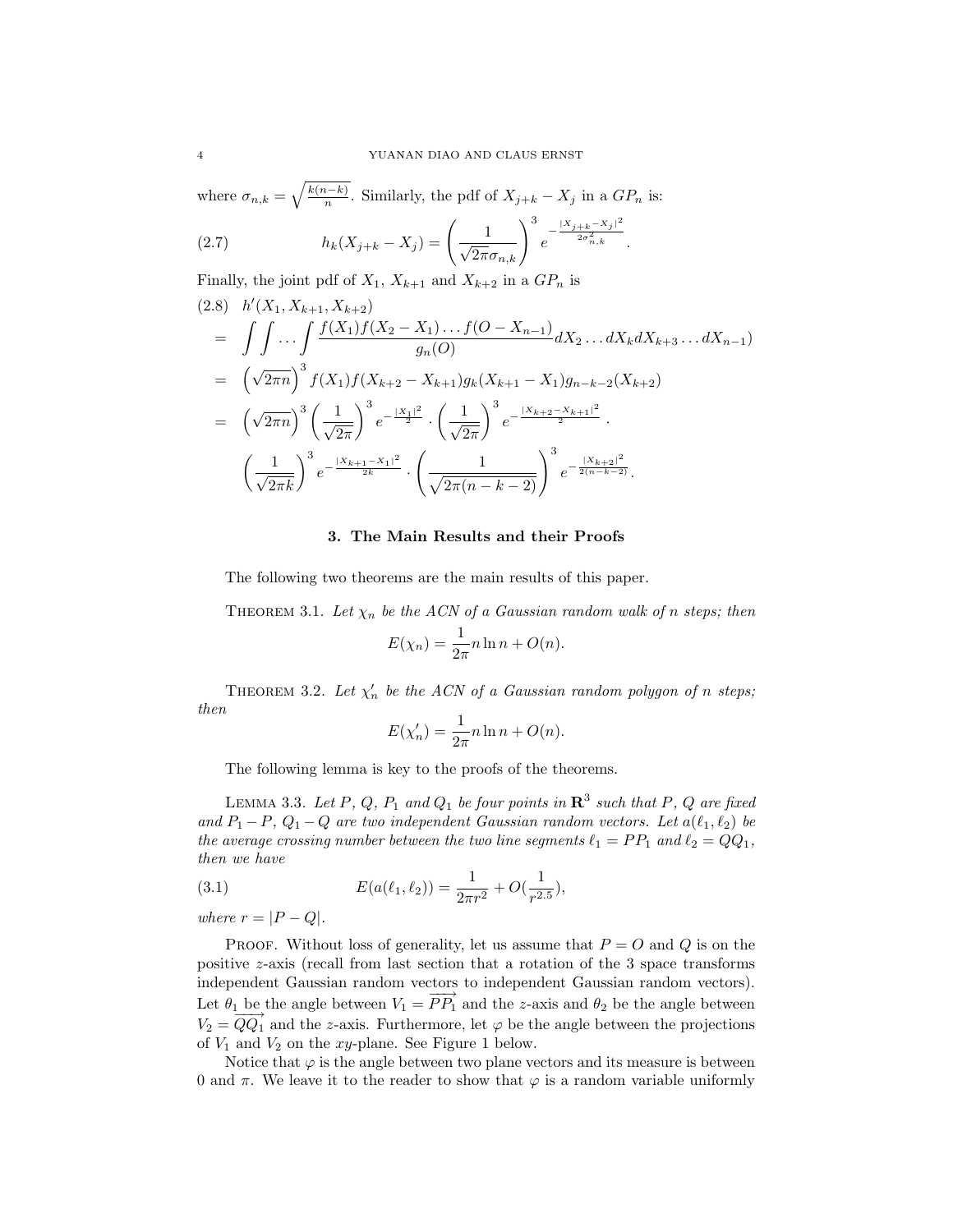

FIGURE 1. The ACN of two random edges

distributed on the interval [0,  $\pi$ ]. In [8], it is shown that for fixed  $P_1$  and  $Q_1$ , the average crossing number  $a(\ell_1, \ell_2)$  between the edges  $\ell_1$  and  $\ell_2$  is given by

(3.2) 
$$
a(\ell_1, \ell_2) = \frac{1}{2\pi} \int_{\ell_1} \int_{\ell_2} \frac{|(\dot{\gamma}_1(t), \dot{\gamma}_2(s), \gamma_1(t) - \gamma_2(s))|}{|\gamma_1(t) - \gamma_2(s)|^3} dt ds,
$$

where  $\gamma_1$  and  $\gamma_2$  are the arclength parameterizations of  $\ell_1$  and  $\ell_2$  respectively, and  $(\dot{\gamma}_1(t), \dot{\gamma}_2(s), \gamma_1(t) - \gamma_2(s))$  is the triple scalar product of  $\dot{\gamma}_1(t), \dot{\gamma}_2(s)$ , and  $\gamma_1(t) - \gamma_2(s)$ . We can write

$$
\gamma_1(t) = t \cdot \frac{V_1}{|V_1|}, \ 0 \le t \le |V_1|,
$$
  

$$
\gamma_2(s) = \overrightarrow{OQ} + s \cdot \frac{V_2}{|V_2|}, \ 0 \le s \le |V_2|.
$$

By an elementary calculation, we have

$$
\int_{\ell_1} \int_{\ell_2} |(\dot{\gamma}_1(t), \dot{\gamma}_2(s), \gamma_1(t) - \gamma_2(s))| dt ds
$$
\n
$$
= \int_0^{|V_1|} \int_0^{|V_2|} |(\frac{V_1}{|V_1|}, \frac{V_2}{|V_2|}, \overrightarrow{OQ})| dt ds
$$
\n
$$
= |(V_1, V_2, \overrightarrow{OQ})| = rr_1r_2 \sin \varphi \sin \theta_1 \sin \theta_2,
$$

where  $r = |\overrightarrow{OQ}|$ ,  $r_1 = |V_1|$  and  $r_2 = |V_2|$ . Recall from the last section that  $\theta_1$  and  $\theta_2$  are independent and their pdf's are  $\frac{1}{2} \sin \theta_1$  and  $\frac{1}{2} \sin \theta_2$  respectively. For r large by are independent and then put s are  $\frac{1}{2}$  sin  $v_1$  and  $\frac{1}{2}$  sin  $v_2$  respectively. For *r* harge enough, if  $r_1, r_2 \leq \sqrt{r}$ , then we have  $r - 2\sqrt{r} \leq |\gamma_1(t) - \gamma_2(s)| \leq r + 2\sqrt{r}$ . From this we obtain the following:

$$
\frac{1}{|\gamma_1(t) - \gamma_2(s)|^3} = \frac{1}{r^3} + O(\frac{1}{r^{3.5}}).
$$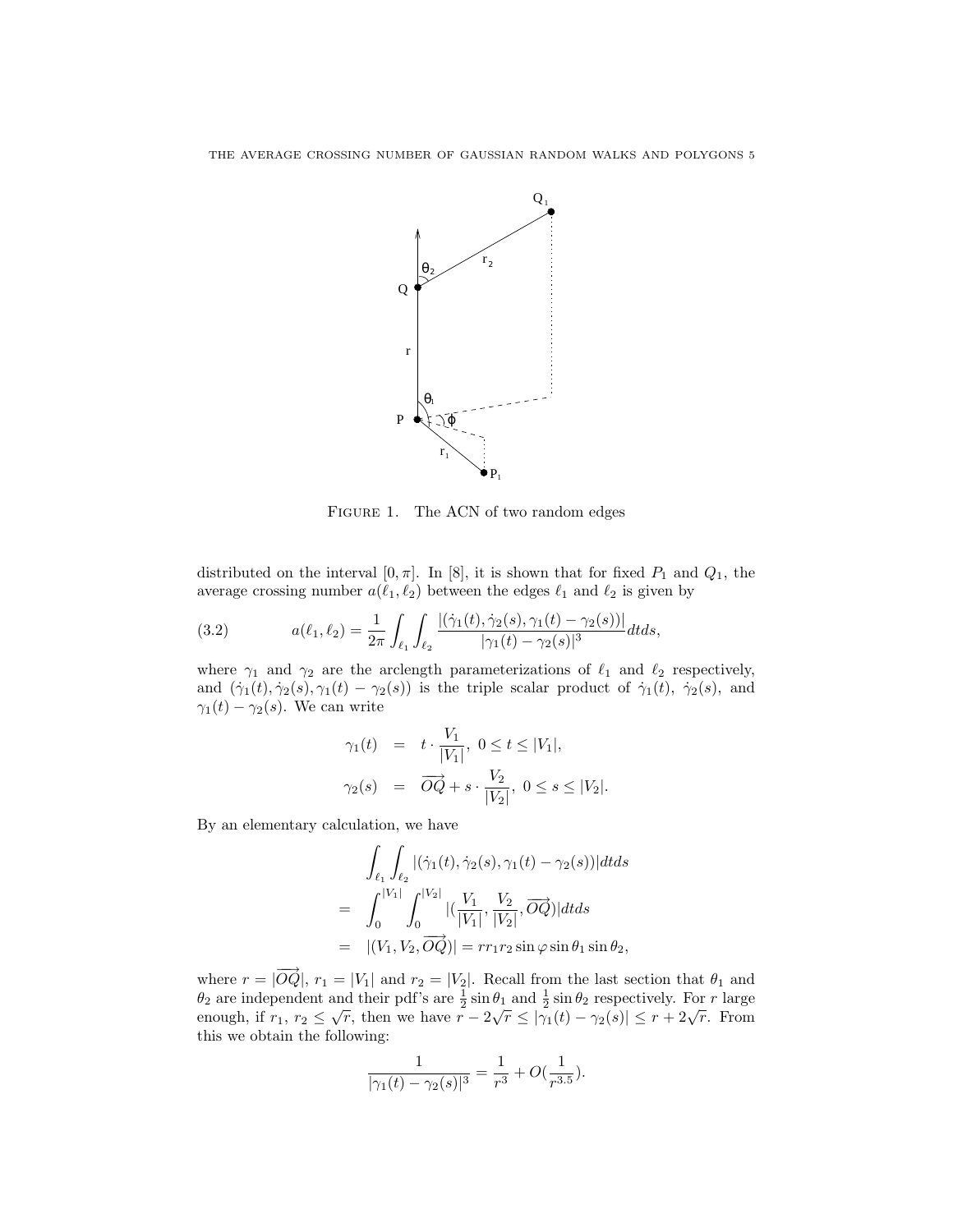It follows that

(3.3) 
$$
a(\ell_1, \ell_2) = \frac{1}{2\pi r^2} r_1 r_2 \sin \varphi \sin \theta_1 \sin \theta_2 + r_1 r_2 O(\frac{1}{r^{2.5}})
$$

and

$$
E(a(\ell_1, \ell_2))
$$
  
= 
$$
\int \int a(\ell_1, \ell_2) f(V_1) f(V_2) dV_1 dV_2
$$
  
(3.4) = 
$$
\int_0^{\pi} \int_0^{\pi} \int_0^{\pi} \int_0^{\infty} \int_0^{\infty} a(\ell_1, \ell_2) p(\theta_1, \theta_2, \varphi, r_1, r_2) d\theta_1 d\theta_2 d\varphi dr_1 dr_2,
$$

where

(3.5) 
$$
p(\theta_1, \theta_2, \varphi, r_1, r_2) = \frac{1}{2\pi^2} \sin \theta_1 \sin \theta_2 r_1^2 r_2^2 e^{-\frac{r_1^2 + r_2^2}{2}}
$$

is the joint pdf of  $\theta_1$ ,  $\theta_2$ ,  $\varphi$ ,  $r_1$  and  $r_2$ . Thus,  $E(a(\ell_1, \ell_2))$  can be estimated by is the joint put of  $\sigma_1$ ,  $\sigma_2$ ,  $\varphi$ ,  $r_1$  and  $r_2$ . Thus,  $E(a(\ell_1, \ell_2))$  can be estimated by splitting the integral in (3.4) in two parts: One with both  $r_1$ ,  $r_2 \leq \sqrt{r}$  (which we spinting the integral in (3.4) in two parts. One with both  $r_1$ ,  $r_2 \le \sqrt{r}$  (which we will call  $I_1$ ) and the other with either  $r_1 > \sqrt{r}$  or  $r_2 > \sqrt{r}$ , which we will call  $I_2$ . will can  $I_1$ ) and the other with either  $r_1 > \sqrt{r}$  or  $r_2 > \sqrt{r}$ , which we will can  $I_2$ .<br>Since  $a(\ell_1, \ell_2) \le 1$ , and if one assumes that  $r_1 > \sqrt{r}$  one can bound  $I_2$  from above as follows:

$$
I_2 \leq \int_0^{\pi} \int_0^{\pi} \int_0^{\pi} \int \int_{r_1 \text{ or } r_2 > \sqrt{r}} p(\theta_1, \theta_2, \varphi, r_1, r_2) d\theta_1 d\theta_2 d\varphi dr_1 dr_2
$$
  
\n
$$
= \frac{2}{\pi} \int \int_{r_1 \text{ or } r_2 > \sqrt{r}} r_1^2 r_2^2 e^{-\frac{r_1^2 + r_2^2}{2}} dr_1 dr_2
$$
  
\n
$$
= \frac{4}{\pi} \int_{\sqrt{r}}^{\infty} r_1^2 e^{-\frac{r_1^2}{2}} dr_1 \int_0^{\infty} r_2^2 e^{-\frac{r_2^2}{2}} dr_2
$$
  
\n
$$
= 2 \sqrt{\frac{2}{\pi}} \int_{\sqrt{r}}^{\infty} r_1^2 e^{-\frac{r_1^2}{2}} dr_1
$$
  
\n
$$
= 2 \sqrt{\frac{2}{\pi}} \int_{\sqrt{r}}^{\infty} e^{-\frac{r_1^2}{4}} (r_1^2 e^{-\frac{r_1^2}{4}}) dr_1
$$
  
\n
$$
\leq 2 \sqrt{\frac{2}{\pi}} e^{-\frac{r}{4}} \int_{\sqrt{r}}^{\infty} r_1^2 e^{-\frac{r_1^2}{4}} dr_1
$$
  
\n
$$
= O(e^{-\frac{r}{4}})
$$

Hence  $I_2$  is bounded above by  $O(\frac{1}{r^{2.5}})$ . On the other hand, using (3.3) for  $a(\ell_1, \ell_2)$ , we split  $I_1$  into two integrals. The error term  $O(\frac{1}{r^{2.5}})$  results the following:

$$
O(\frac{1}{r^{2.5}})\int_0^{\pi}\int_0^{\pi}\int_0^{\pi}\int_0^{\sqrt{r}}\int_0^{\sqrt{r}}r_1r_2p(\theta_1,\theta_2,\varphi,r_1,r_2)d\theta_1d\theta_2d\varphi dr_1dr_2=O(\frac{1}{r^{2.5}}).
$$
 The remaining integral

$$
\int_0^{\pi} \int_0^{\pi} \int_0^{\sqrt{r}} \int_0^{\sqrt{r}} \frac{1}{4\pi^3 r^2} \sin \varphi \sin^2 \theta_1 \sin^2 \theta_2 r_1^3 r_2^3 e^{-\frac{r_1^2 + r_2^2}{2}} d\theta_1 d\theta_2 d\varphi dr_1 dr_2
$$

can be written as the product of the following five integrals: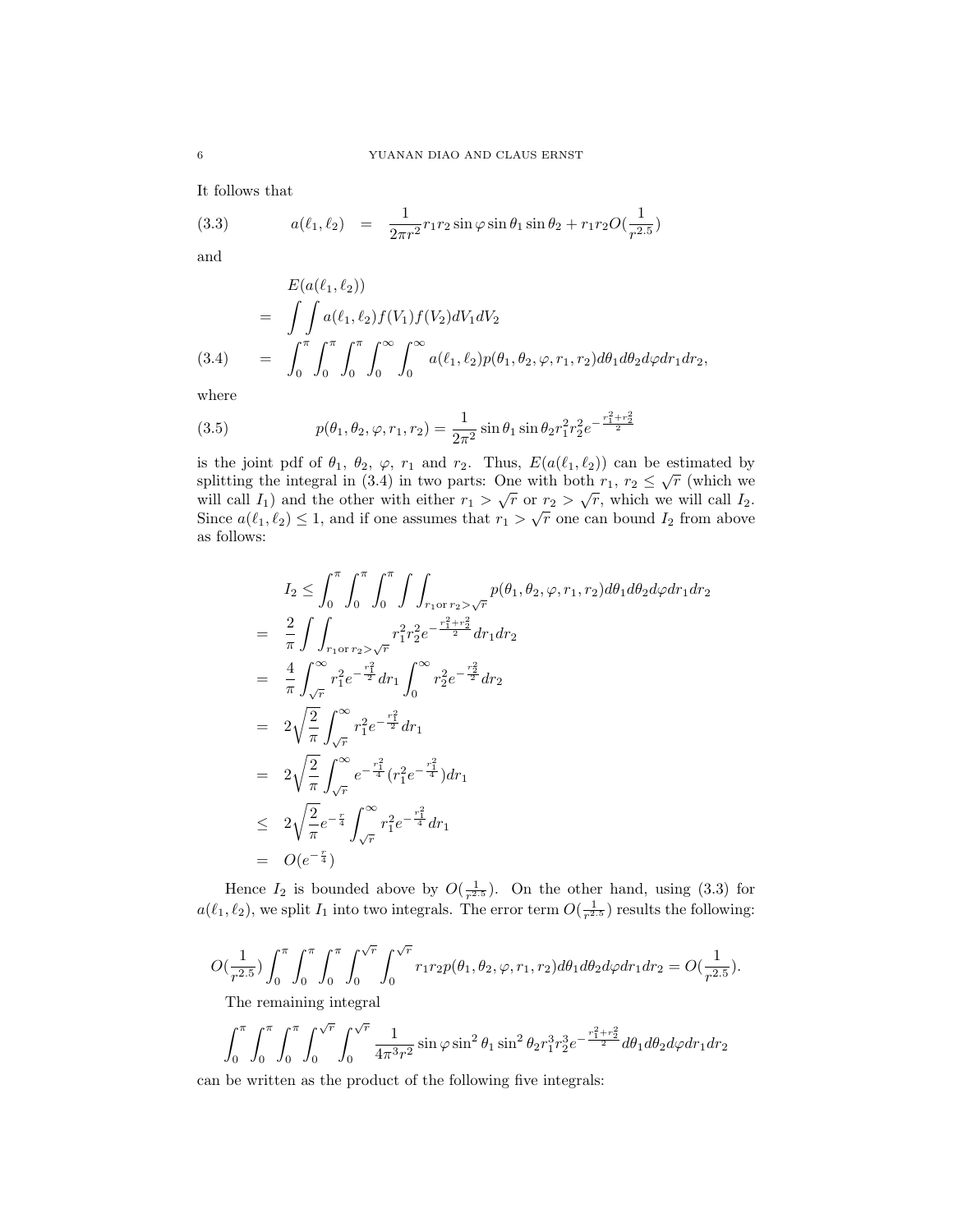$$
\frac{1}{4\pi^3 r^2} \int_0^\pi \sin \varphi d\varphi = \frac{1}{2\pi^3 r^2},
$$

$$
\int_0^\pi \sin^2 \theta_1 d\theta_1 = \int_0^\pi \sin^2 \theta_2 d\theta_2 = \frac{\pi}{2},
$$

and

$$
\int_0^{\sqrt{r}} r_1^3 e^{-\frac{r_1^2}{2}} dr_1 = \int_0^{\sqrt{r}} r_2^3 e^{-\frac{r_2^2}{2}} dr_2 = 2 - (2+r)e^{-r/2} = 2 + O(\frac{1}{r^{2.5}}).
$$
  
The result now follows.

We will now give a proof for Theorem 3.1.

PROOF. Let  $\ell_k$  be the k-th segment of a  $GW_n$ , that is,  $\ell_k = \overline{X_{k-1}X_k}$  ( $1 \leq k \leq$ n). Let  $a(\ell_i, \ell_j)$  be the average crossing number between  $\ell_i$  and  $\ell_j$ ; then we have for the average crossing number  $\chi_n$  of  $GW_n$ 

$$
\chi_n = \frac{1}{2} \sum_{1 \le i,j \le n} a(\ell_i, \ell_j),
$$

and

$$
E(\chi_n) = \frac{1}{2} \sum_{1 \le i,j \le n} E(a(\ell_i, \ell_j)) = \sum_{1 \le i < j \le n} E(a(\ell_i, \ell_j)).
$$

By symmetry,  $E(a(\ell_{i_1}, \ell_{j_1})) = E(a(\ell_{i_2}, \ell_{j_2}))$  whenever  $|j_1 - i_1| = |j_2 - i_2|$ . It follows that

(3.6) 
$$
E(\chi_n) = \sum_{3 \le j \le n} (n - j + 1) E(a(\ell_1, \ell_j)),
$$

where j starts at 3 since  $a(\ell_1, \ell_2) = 0$ . Letting  $r_j = |X_{j-1} - X_1|, P = X_1, P_1 = O$ ,  $Q = X_{j-1}$  and  $Q_1 = X_j$ , we obtain

$$
E(a(\ell_1, \ell_j)|X_{j-1} - X_1) = \frac{1}{4\pi r_j^2} + O(\frac{1}{r_j^{2.5}})
$$

for any fixed  $X_j$  such that  $r_j \ge 10$  by Lemma 3.3. Since  $r_j$  is a random variable depending only on  $X_{j-1} - X_1$ , and since  $X_{j-1} - X_1$  has the same pdf as  $X_{j-2}$ , it follows that

$$
E(a(\ell_1, \ell_j)) = \int E(a(\ell_1, \ell_j)|X_{j-1} - X_1)g_{j-2}(X_{j-1} - X_1)d(X_{j-1} - X_1)
$$
  
= 
$$
\int_0^\infty E(a(\ell_1, \ell_j)|X_{j-1} - X_1)4\pi r_j^2(\frac{1}{\sqrt{2\pi (j-2)}})^3 e^{-\frac{r_j^2}{2(j-2)}} dr_j
$$
  
=  $I_1 + I_2$ ,

where

$$
I_1 = \int_{10}^{\infty} E(a(\ell_1, \ell_j)|X_{j-1} - X_1) 4\pi r_j^2 \left(\frac{1}{\sqrt{2\pi (j-2)}}\right)^3 e^{-\frac{r_j^2}{2(j-2)}} dr_j
$$

and

$$
I_2 = \int_0^{10} E(a(\ell_1, \ell_j)|X_{j-1} - X_1) 4\pi r_j^2 \left(\frac{1}{\sqrt{2\pi (j-2)}}\right)^3 e^{-\frac{r_j^2}{2(j-2)}} dr_j.
$$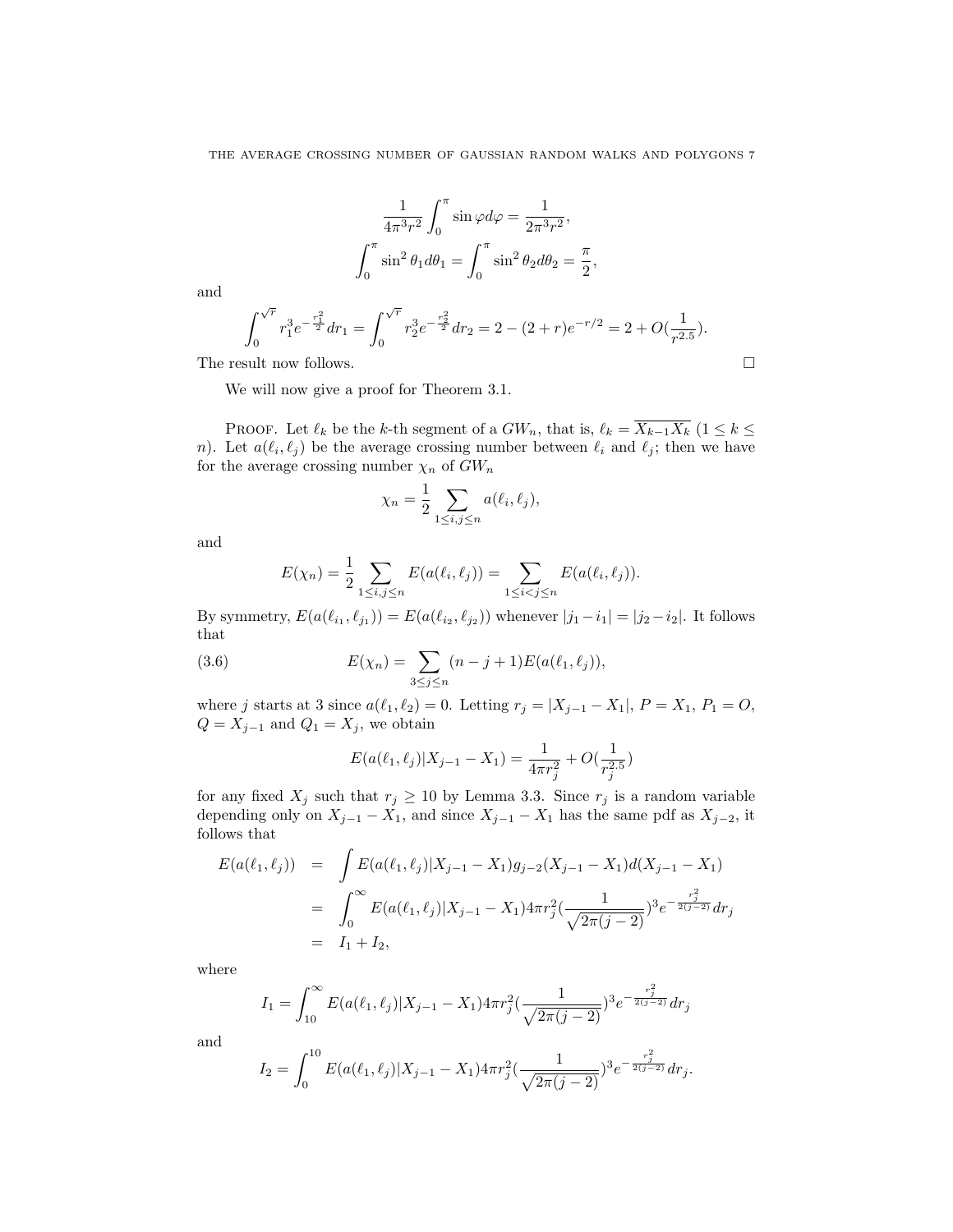Since  $E(a(\ell_1, \ell_j)|X_{j-1} - X_1)$  is bounded above by one, it is easy to see that  $I_2$  is bounded above as follows:

$$
I_2 \leq \int_0^{10} 4\pi r_j^2 \big( \frac{1}{\sqrt{2\pi (j-2)}} \big)^3 e^{-\frac{r_j^2}{2(j-2)}} dr_j = O\big( \frac{1}{j^{1.5}} \big) \int_0^{10} r_j^2 e^{-\frac{r_j^2}{2(j-2)}} dr_j = O\big( \frac{1}{j^{1.5}} \big).
$$

On the other hand, using

$$
E(a(\ell_1, \ell_j)|X_{j-1} - X_1) = \frac{1}{2\pi r_j^2} + O(\frac{1}{r_j^{2.5}})
$$

from Lemma 3.3, we can split  $I_1$  into two integrals. The one containing the error term  $O(\frac{1}{r_j^{2.5}})$  is bounded above as follows:

$$
4\pi \left(\frac{1}{\sqrt{2\pi (j-2)}}\right)^3 \int_{10}^{\infty} O\left(\frac{1}{\sqrt{r_j}}\right) e^{-\frac{r_j^2}{2(j-2)}} dr_j
$$
  
\n
$$
\leq O\left(\frac{1}{(j-2)^{1.5}}\right) \int_0^{\infty} O\left(\frac{1}{\sqrt{r_j}}\right) e^{-\frac{r_j^2}{2(j-2)}} dr_j
$$
  
\n
$$
= O\left(\frac{1}{(j-2)^{1.5}}\right) O\left((j-2)^{25}\right)
$$
  
\n
$$
= O\left(\frac{1}{(j-2)^{1.25}}\right).
$$

Finally, the remaining integral is estimated as:

$$
2\left(\frac{1}{\sqrt{2\pi(j-2)}}\right)^3 \int_{10}^{\infty} e^{-\frac{r_j^2}{2(j-2)}} dr_j
$$
  
\n
$$
= \left(\frac{1}{\sqrt{2\pi(j-2)}}\right)^3 \int_{-\infty}^{\infty} e^{-\frac{r_j^2}{2(j-2)}} dr_j - \left(\frac{1}{\sqrt{2\pi(j-2)}}\right)^3 \int_{-10}^{10} e^{-\frac{r_j^2}{2(j-2)}} dr_j
$$
  
\n
$$
= \left(\frac{1}{\sqrt{2\pi(j-2)}}\right)^3 \sqrt{2\pi(j-2)} + O(\frac{1}{j^{1.5}})
$$
  
\n
$$
= \frac{1}{2\pi(j-2)} + O(\frac{1}{j^{1.5}}) = \frac{1}{2\pi j} + O(\frac{1}{j^{1.5}}).
$$

Combining the above bounds, we get

$$
E(a(\ell_1, \ell_j)) = \frac{1}{2\pi j} + O(\frac{1}{j^{1.25}}).
$$

So

$$
E(\chi_n) = \frac{1}{2\pi} n \sum_{3 \le j \le n} \frac{1}{j} - \frac{1}{2\pi} (n-3) + n O(\sum_{3 \le j \le n} \frac{1}{j^{1.25}})
$$

by (3.6). The result of Theorem 3.1 follows since  $\sum_{3\leq j\leq n} \frac{1}{j} - \ln n$  and  $\sum_{3\leq j\leq n} \frac{1}{j^{1.25}}$  both converge to a constant independent of n. This finishes the proof of Theorem  $3.1.$ 

Finally, we will prove Theorem 3.2.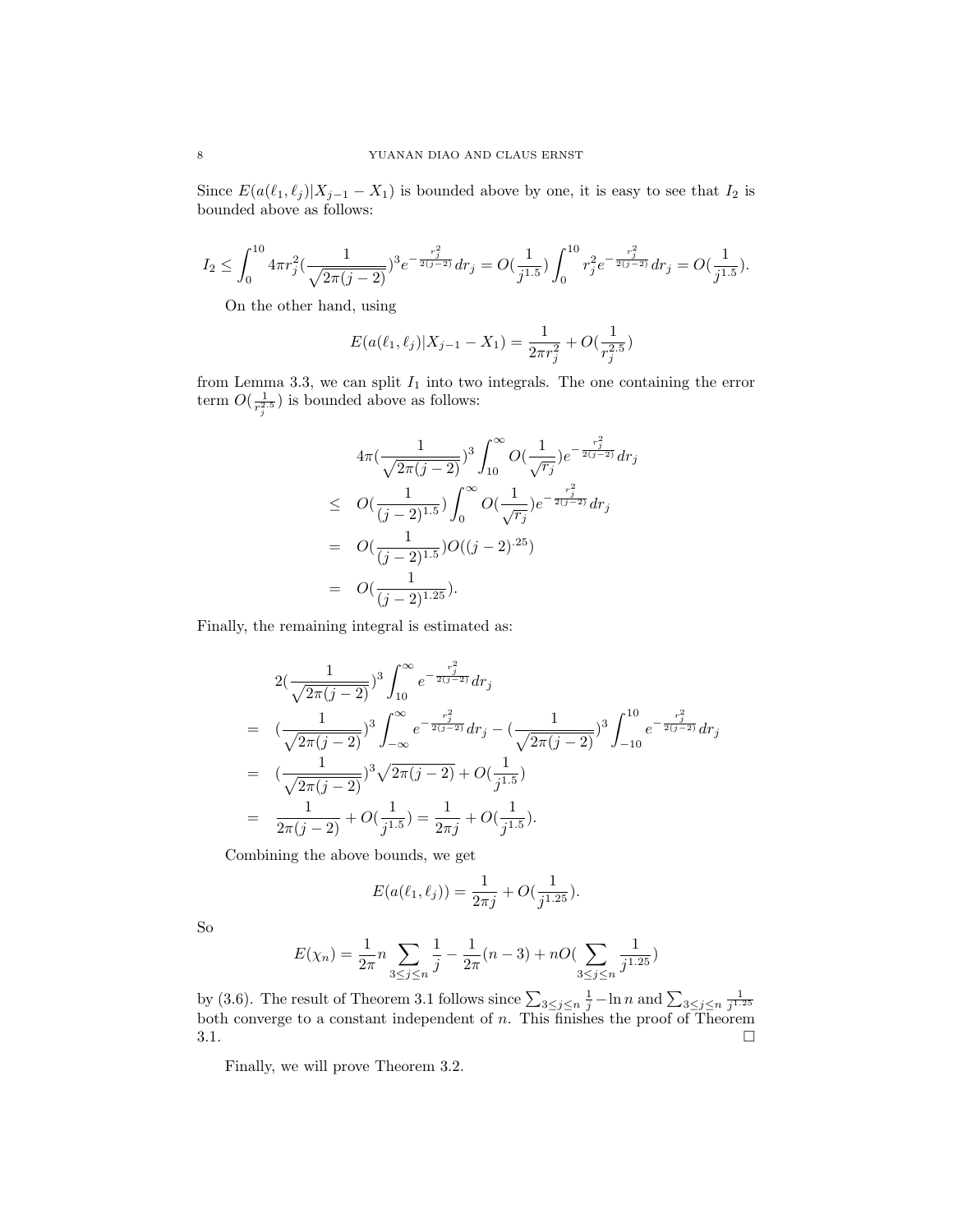**PROOF.** Let  $\chi'_n$  be the ACN of a Gaussian random polygon of  $n \geq 4$  steps. As we did in the proof of Theorem 1, let  $\ell_k$  be the k-th segment of a  $GP_n$ , that is,  $\ell_k = \overline{X_{k-1}X_k}$   $(1 \leq k \leq n)$ . Let  $a(\ell_i, \ell_j)$  be the average crossing number between  $\ell_i$ and  $\ell_j$ ; then we have

$$
\chi'_n = \frac{1}{2} \sum_{1 \le i,j \le n} a(\ell_i, \ell_j),
$$

and

$$
E(\chi'_n) = \frac{1}{2} \sum_{1 \le i,j \le n} E(a(\ell_i, \ell_j)).
$$

We have  $E(a(\ell_{i_1}, \ell_{j_1})) = E(a(\ell_{i_2}, \ell_{j_2}))$  whenever  $|j_1 - i_1| = |j_2 - i_2|$  or  $|j_1 - i_1| =$  $n - |j_2 - i_2|$  by symmetry. It follows that

$$
E(\chi'_n) = n \sum_{3 \le j \le (n+1)/2} E(a(\ell_1, \ell_j)).
$$

j starts at 3 in the above formula since  $a(\ell_1, \ell_2)$  is always 0. Let  $r_j = |X_{j-1} - X_1|$ . We have

$$
(3.7) E(a(\ell_1, \ell_j)) = \int_{\mathbf{R}^3} \int_{\mathbf{R}^3} \int_{\mathbf{R}^3} a(\ell_1, \ell_j) h'(X_1, X_{j-1}, X_j) dX_1 dX_{j-1} dX_j,
$$

where

$$
(3.8) \ \ h'(X_1, X_{j-1}, X_j) = \left(\sqrt{2\pi n}\right)^3 f(X_1) f(X_j - X_{j-1}) g_{j-2}(X_{j-1} - X_1) g_{n-j}(X_j)
$$

is the joint pdf of  $X_1, X_{j-1}$  and  $X_j$  (see (2.8)). In the proof of Theorem 3.1 Lemma 3.3 was used to estimate  $E(a(\ell_1, \ell_j))$ . However we cannot apply Lemma 3.3 directly since the random vectors  $X_1$ ,  $X_j - X_{j-1}$  and  $X_j$  are not independent Gaussian random vectors in the case of a polygon  $GP_n$ . In the following, we will show that the pdf  $h'(X_1, X_{j-1}, X_j)$  in (3.7) can be replaced by  $f(X_1)f(X_j - X_{j-1})h_j(X_j)$  (which is the pdf of the three corresponding independent random vectors  $X_1, X_j - X_{j-1}$ and  $X_i$ ), while keeping the error term small enough so the result of the theorem will still hold.

By  $(2.6)$ , the pdf of  $X_j$  is

(3.9) 
$$
h_j(X_j) = \left(\frac{1}{\sqrt{2\pi}\sigma_{n,j}}\right)^3 e^{-\frac{|X_j|^2}{2\sigma_{n,j}^2}},
$$

where  $\sigma_{n,j} = \sqrt{j} \sqrt{\frac{n-j}{n}} = O(j^{0.5})$  for  $j \leq (n+1)/2$ . It follows that  $(\frac{1}{\sqrt{2\pi}})$  $\frac{1}{2\pi\sigma_{n,j}})^3 =$  $O(j^{-1.5})$  and therefore  $P(|X_j| \leq 10) = O(j^{-1.5})$ . By the fact that  $a(\ell_1, \ell_j) \leq 1$ , we get the following inequality:

$$
\int_{|X_j| \le 10} \int_{\mathbf{R}^3} \int_{\mathbf{R}^3} a(\ell_1, \ell_j) h'(X_1, X_{j-1}, X_j) dX_1 dX_{j-1} dX_j
$$
\n
$$
\le \int_{|X_j| \le 10} \int_{\mathbf{R}^3} \int_{\mathbf{R}^3} h'(X_1, X_{j-1}, X_j) dX_1 dX_{j-1} dX_j
$$
\n
$$
= P(|X_j| \le 10) = O(j^{-1.5}).
$$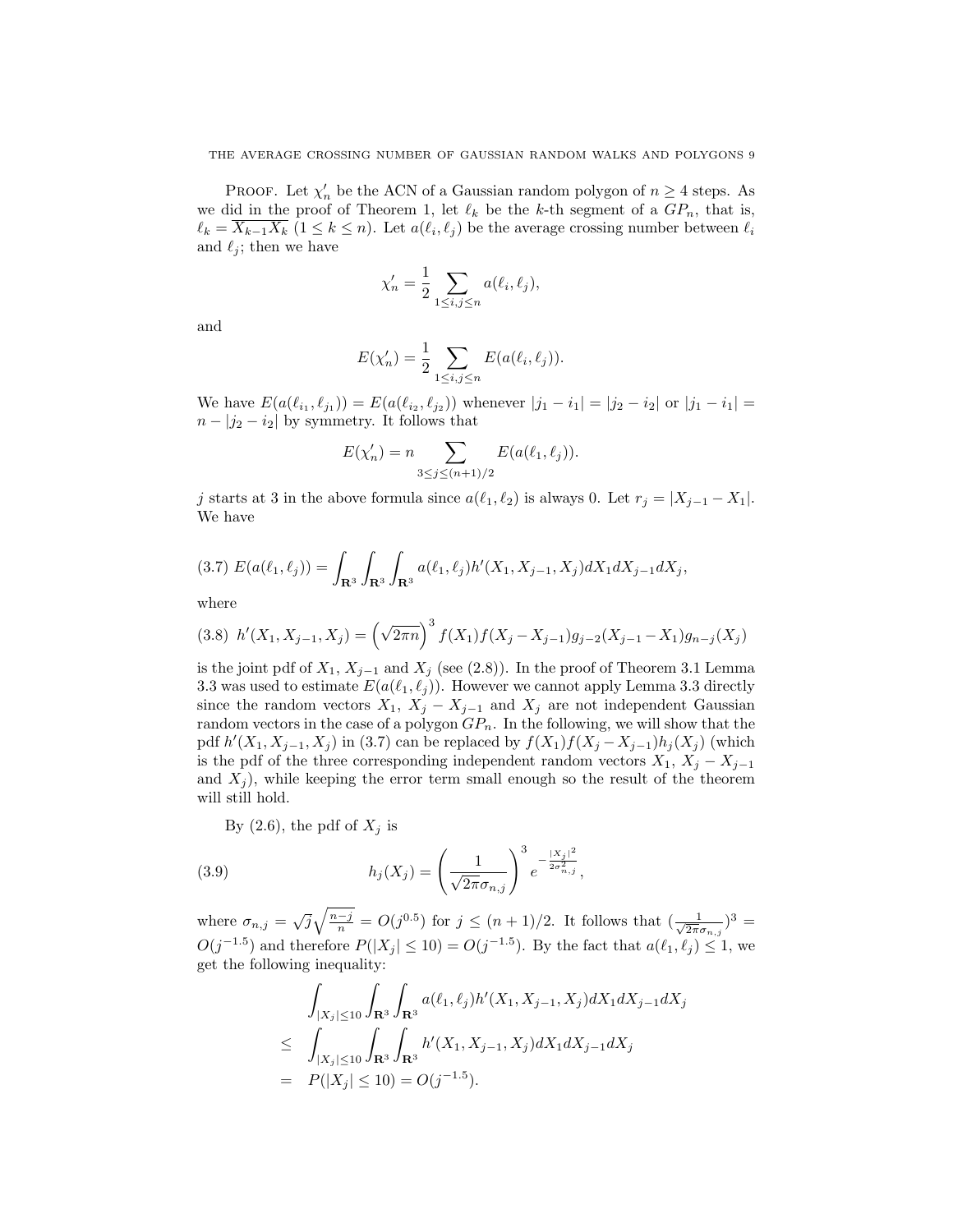On the other hand, we have

$$
P(|X_j| \ge j^{5/8}) = \int_{|X_j| \ge j^{5/8}} \frac{1}{\sqrt{2\pi}\sigma_{n,j}})^3 e^{-\frac{|X_j|^2}{2\sigma_{n,j}^2}}
$$
  
\n
$$
= O(j^{-1.5}) \int_{j^{5/8}}^{\infty} r^2 e^{-\frac{r^2}{2\sigma_{n,j}^2}} dr
$$
  
\n
$$
\le O(j^{-1.5}) \int_{j^{5/8}}^{\infty} r^2 e^{-\frac{r^2}{2j}} dr
$$
  
\n
$$
= O(j^{-1.5}) \int_{j^{1/8}}^{\infty} j^{1.5} u^2 e^{-\frac{u^2}{2}} du
$$
  
\n
$$
= O(1) \int_{j^{1/8}}^{\infty} u^2 e^{-\frac{u^2}{4}} e^{-\frac{u^2}{4}} du
$$
  
\n
$$
\le O(e^{-\frac{j^{0.25}}{4}}) \int_0^{\infty} u^2 e^{-\frac{u^2}{4}} du
$$
  
\n
$$
\le O(j^{-1.5}).
$$

Thus

$$
\int_{|X_j| \ge j^{5/8}} \int_{\mathbf{R}^3} \int_{\mathbf{R}^3} a(\ell_1, \ell_j) h'(X_1, X_{j-1}, X_j) dX_1 dX_{j-1} dX_j
$$
\n
$$
\le P(|X_j| \ge j^{5/8}) \le O(j^{-1.5})
$$

as well. Now consider  $P(|X_1| \geq r^{1/4})$  where  $r = |X_j|$ . The joint pdf of  $X_1$  and  $X_j$ is

$$
h'(X_1, X_j)
$$
\n
$$
= \int \int \cdots \int \frac{f(X_1)f(X_2 - X_1)\dots f(O - X_{n-1})}{g_n(O)} dX_2 \dots dX_{j-1} dX_{j+1}\dots dX_{n-1}
$$
\n
$$
= (\sqrt{2\pi n})^3 f(X_1)g_{j-1}(X_j - X_1)g_{n-j}(X_j)
$$
\n
$$
= (\sqrt{2\pi n})^3 \left(\frac{1}{\sqrt{2\pi}}\right)^3 e^{-\frac{|X_1|^2}{2}} \left(\frac{1}{\sqrt{2\pi (j-1)}}\right)^3 e^{-\frac{|X_j - X_1|^2}{2(j-1)}} \left(\frac{1}{\sqrt{2\pi (n-j)}}\right)^3 e^{-\frac{|X_j|^2}{2(n-j)}}
$$
\n
$$
\leq \left(\frac{1}{\sqrt{2\pi (j-1)}}\right)^3 \left(\sqrt{\frac{n}{2\pi (n-j)}}\right)^3 e^{-\frac{|X_1|^2}{2}}.
$$

Using the facts that  $j \leq (n+1)/2$ ,  $\int_{\mathbf{R}^3} e^{-\frac{|X_1|^2}{4}} dX_j = 8\pi^{3/2}$  and that  $\int_{\mathbf{R}^3} e^{-\frac{|X_j|^{0.5}}{4}} dX_j$ converges to a constant independent of  $j$ , we get

$$
P(|X_1| \ge r^{1/4})
$$
  
\n
$$
\le \int_{\mathbf{R}^3} \int_{\mathbf{R}^3} \left( \frac{1}{\sqrt{2\pi (j-1)}} \right)^3 \left( \sqrt{\frac{n}{2\pi (n-j)}} \right)^3 e^{-\frac{|X_1|^2}{4}} e^{-\frac{|X_j|^{0.5}}{4}} dX_1 dX_j
$$
  
\n
$$
= \int_{\mathbf{R}^3} \left( \frac{1}{\sqrt{j-1}} \right)^3 \left( \sqrt{\frac{n}{\pi (n-j)}} \right)^3 e^{-\frac{|X_j|^{0.5}}{4}} dX_j
$$
  
\n
$$
= O(j^{-1.5})
$$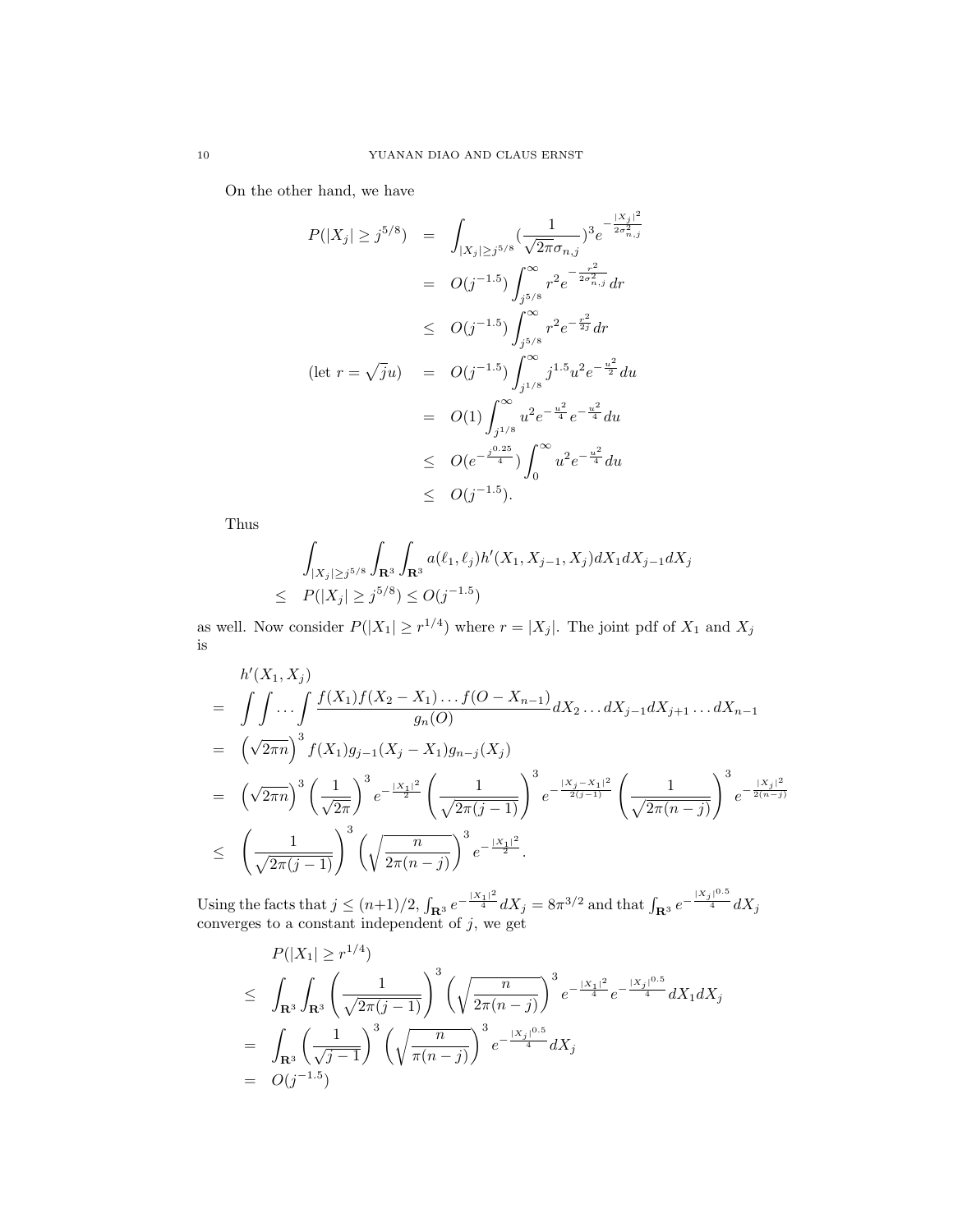Similarly,

$$
P(|X_j - X_{j-1}| \ge r^{1/4}) \le O(j^{-1.5}).
$$

It now follows that

(3.10) 
$$
E(a(\ell_1, \ell_j)) = I + O(j^{-1.5}),
$$

where

(3.11) 
$$
I = \int_{\Omega} a(\ell_1, \ell_j) h'(X_1, X_{j-1}, X_j) dX_1 dX_{j-1} dX_j
$$

and  $\Omega$  is the region defined by  $10 < |r| < j^{5/8}$ ,  $|X_1| < r^{1/4}$  and  $|X_j - X_{j-1}| < r^{1/4}$ . Under the constrain conditions of  $\Omega$ , we have

$$
r - 2r^{1/4} < |X_{j-1} - X_1| < r + 2r^{1/4}.
$$

This leads to

$$
\frac{|X_{j-1} - X_1|^2}{2(j-2)} = \frac{r^2}{2j} + O(j^{-7/32})
$$

and

$$
e^{-\frac{|X_{j-1}-X_1|^2}{2(j-2)}} = (1+O(j^{-7/32}))e^{-\frac{r^2}{2j}}
$$

since  $e^{O(j^{-7/32})} \leq 1 + O(j^{-7/32})$ . Thus the function  $g_{j-2}(X_{j-1} - X_1)$  (which is part of  $h'(X_1, X_{j-1}, X_j)$  in (3.11) can be written as

$$
g_{j-2}(X_{j-1} - X_1) = \left(\frac{1}{\sqrt{2\pi(j-2)}}\right)^3 e^{-\frac{|X_{j-1} - X_1|^2}{2(j-2)}}
$$
  
=  $(1 + O(j^{-7/32})) \left(\frac{1}{\sqrt{2\pi(j-2)}}\right)^3 e^{-\frac{r^2}{2j}}$   
=  $(1 + O(j^{-7/32})) \left(\frac{1}{\sqrt{2\pi j}}\right)^3 e^{-\frac{|X_j|^2}{2j}}.$ 

Hence in (3.11) the function  $h'(X_1, X_{j-1}, X_j)$  can be written as

$$
\left(\sqrt{2\pi n}\right)^3 f(X_1) f(X_j - X_{j-1}) g_{j-2}(X_{j-1} - X_1) g_{n-j}(X_j)
$$
\n
$$
= (1 + O(j^{-7/32})) \cdot f(X_1) f(X_j - X_{j-1}) \cdot \left(\frac{1}{\sqrt{2\pi j}}\right)^3 e^{-\frac{|X_1|^2}{2j}} \cdot \left(\frac{1}{\sqrt{2\pi (n-j)}}\right)^3 e^{-\frac{|X_j|^2}{2(n-j)}}
$$
\n
$$
= (1 + O(j^{-7/32})) \cdot f(X_1) f(X_j - X_{j-1}) \cdot \left(\frac{1}{\sqrt{2\pi} \sigma_{n,j}}\right)^3 e^{-\frac{|X_j|^2}{2\sigma_{n,j}^2}}
$$
\n(3.12) 
$$
= (1 + O(j^{-7/32})) f(X_1) f(X_j - X_{j-1}) h_j(X_j).
$$

Using  $(3.10)$ ,  $(3.11)$ , and  $(3.12)$  we now have

(3.13) 
$$
E(a(\ell_1, \ell_j)) = O(j^{-1.5}) + (1 + O(j^{-7/32})) \cdot J_{\Omega}
$$

where

$$
J_{\Omega} = \int_{\Omega} a(\ell_1, \ell_j) f(X_1) f(X_j - X_{j-1}) h_j(X_j) dX_1 dX_{j-1} dX_j.
$$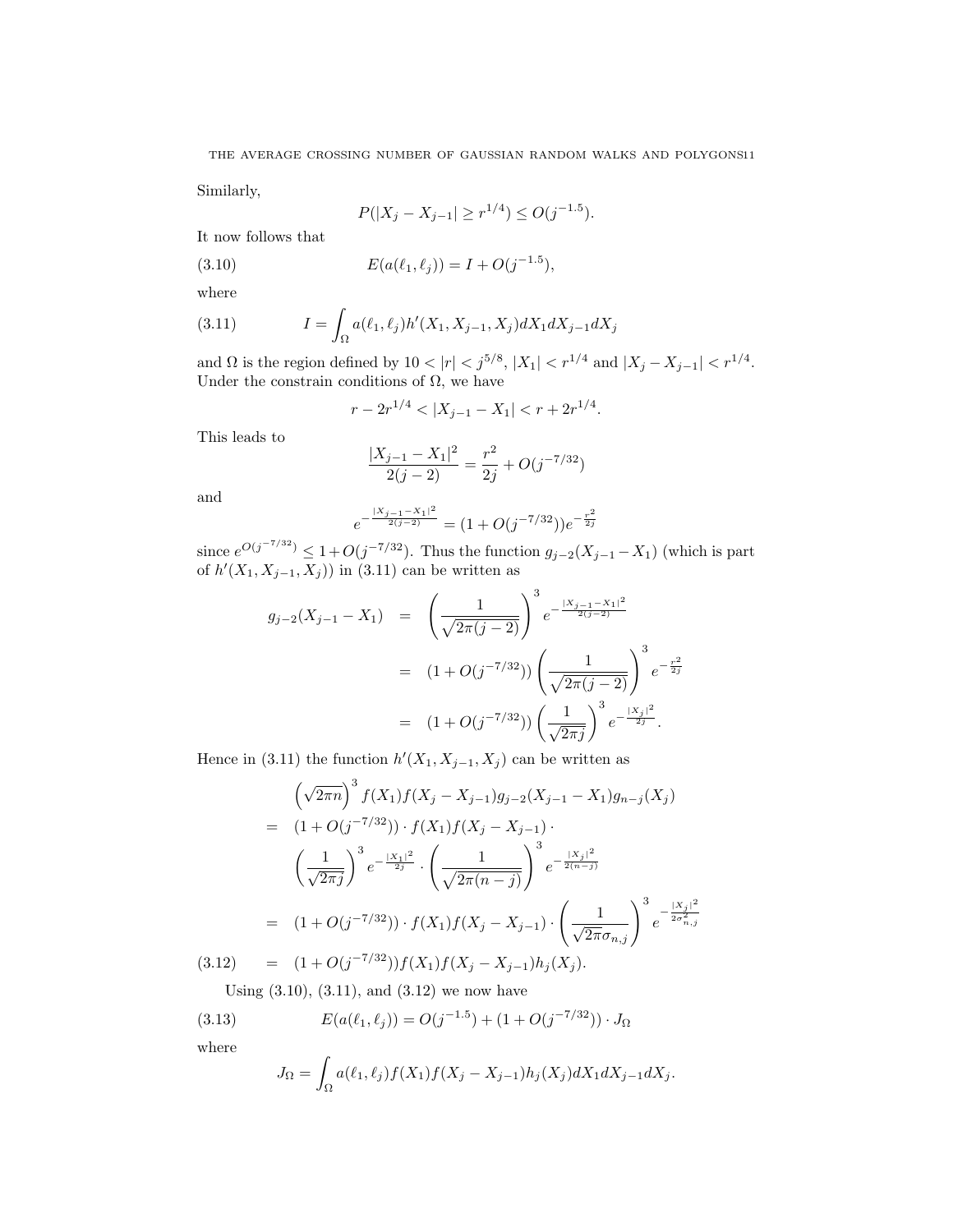Now observe that the integral

$$
(3.14) \qquad J = \int_{\mathbf{R}^3} \int_{\mathbf{R}^3} a(\ell_1, \ell_j) f(X_1) f(X_j - X_{j-1}) h_j(X_j) dX_1 dX_{j-1} dX_j
$$

is the mean average crossing number of the two edges  $\ell_1, \ell_j$  under the conditions that  $X_1, X_j, X_{j-1} - X_j$  are independent Gaussian random vectors such that the variance of  $X_1$  and  $X_{j-1} - X_j$  is one and the variance of  $X_j$  is  $\sigma_{j,n}^2$ . Therefore, we can apply Lemma 3.3 and the argument used in the proof of Theorem 3.1 to estimate J. More precisely, we have

$$
J = \int_{\mathbf{R}^3} E(a(\ell_1, \ell_j)|X_j) \left(\frac{1}{\sqrt{2\pi}\sigma_{n,j}}\right)^3 e^{-\frac{|X_j|^2}{2\sigma_{n,j}^2}} dX_j
$$
  

$$
= \int_0^\infty \left(\frac{1}{2\pi r^2} + O(\frac{1}{r^{2.5}})\right) 4\pi r^2 \left(\frac{1}{\sqrt{2\pi}\sigma_{n,j}}\right)^3 e^{-\frac{r^2}{2\sigma_{n,j}^2}} dr
$$

As in the proof of Theorem 3.1 this integral can be split into two:

$$
\int_0^{10} \left(\frac{1}{2\pi r^2} + O\left(\frac{1}{r^{2.5}}\right)\right) 4\pi r^2 \left(\frac{1}{\sqrt{2\pi}\sigma_{n,j}}\right)^3 e^{-\frac{r^2}{2\sigma_{n,j}^2}} dr = O(j^{-1.5})
$$

and

$$
\int_{10}^{\infty} \left(\frac{1}{2\pi r^2} + O(\frac{1}{r^{2.5}})\right) 4\pi r^2 \left(\frac{1}{\sqrt{2\pi}\sigma_{n,j}}\right)^3 e^{-\frac{r^2}{2\sigma_{n,j}^2}} dr
$$

The second integral has two parts. The one containing the error term  $O(\frac{1}{r_j^2})$ can be bounded above as

$$
4\pi \left(\sqrt{\frac{n}{2\pi j(n-j)}}\right)^3 \int_{10}^{\infty} O(\frac{1}{\sqrt{r}}) e^{-\frac{nr^2}{2j(n-j)}} dr
$$
  
=  $O(\frac{1}{j^{1.5}}) \int_{10}^{\infty} \frac{1}{\sqrt{r}} e^{-\frac{nr^2}{2j(n-j)}} dr$   
=  $O(\frac{1}{j^{1.5}})O(j^{.25}) = O(j^{-1.25})$ 

and the other part is estimated as follows:

$$
2\left(\sqrt{\frac{n}{2\pi j(n-j)}}\right)^3 \int_{10}^{\infty} e^{-\frac{nr^2}{2j(n-j)}} dr
$$
  
=  $\left(\sqrt{\frac{n}{2\pi j(n-j)}}\right)^3 \int_{-\infty}^{\infty} e^{-\frac{nr^2}{2j(n-j)}} dr - \left(\sqrt{\frac{n}{2\pi j(n-j)}}\right)^3 \int_{-10}^{10} e^{-\frac{nr^2}{2j(n-j)}} dr$   
=  $\left(\sqrt{\frac{n}{2\pi j(n-j)}}\right)^3 \sqrt{\frac{2\pi j(n-j)}{n}} + O(j^{-1.5})$   
=  $\frac{1}{2\pi} \frac{n}{j(n-j)} + O(j^{-1.5}) = \frac{1}{2\pi} (\frac{1}{j} + \frac{1}{n-j}) + O(j^{-1.5}).$ 

Combining the above bounds, we get

(3.15) 
$$
J = \frac{1}{2\pi} \left( \frac{1}{j} + \frac{1}{n-j} \right) + O(j^{-1.25}).
$$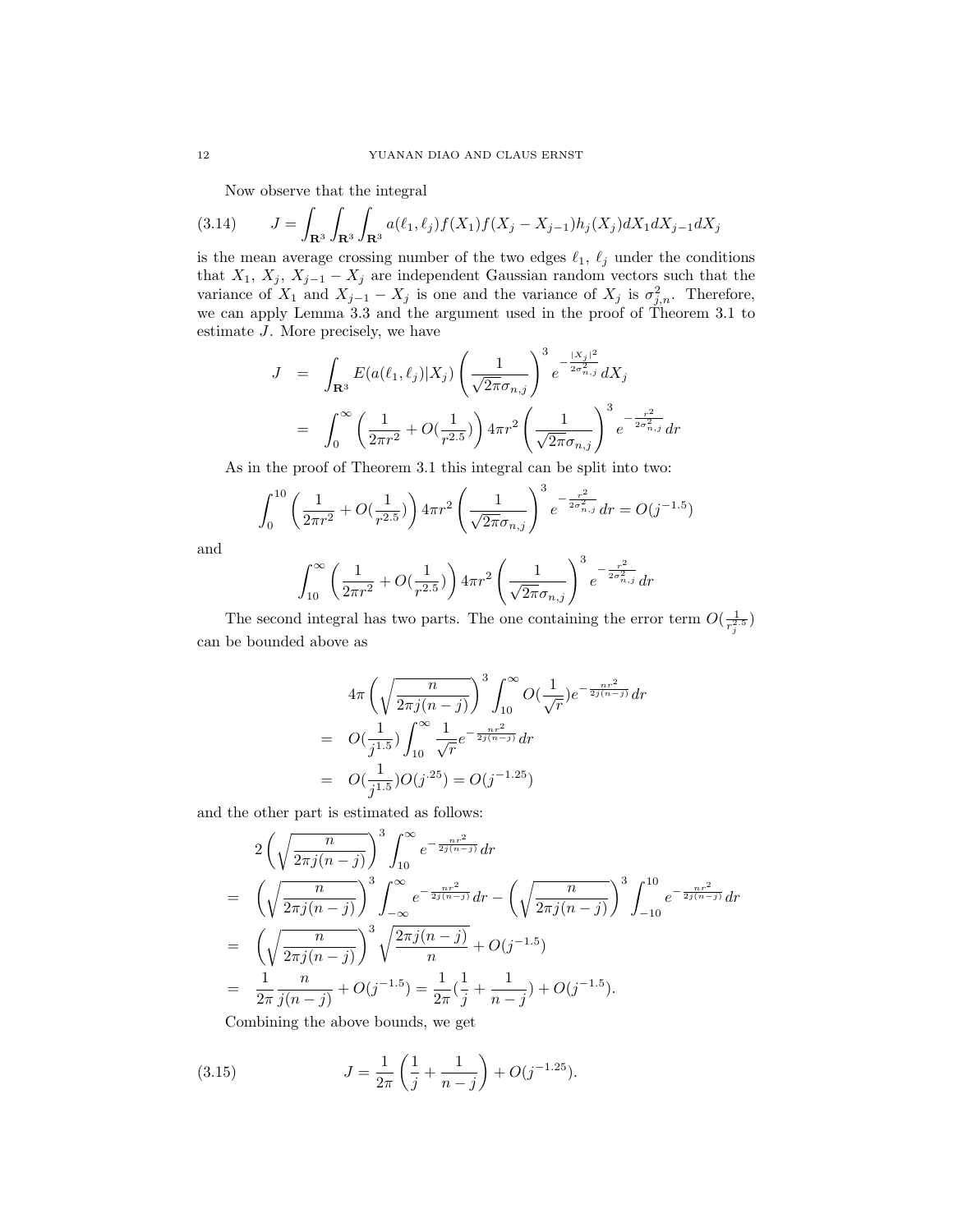THE AVERAGE CROSSING NUMBER OF GAUSSIAN RANDOM WALKS AND POLYGONS13

Following similar arguments used in the beginning of this proof, we also have

(3.16) 
$$
J = O(j^{-1.25}) + J_{\Omega}.
$$

Combining  $(3.13)$ ,  $(3.15)$  and  $(3.16)$ , we obtain the following inequality:

$$
E(a(\ell_1, \ell_j)) = O(j^{-1.5}) + \left(1 + O(j^{-7/32})\right) \cdot \left(\frac{1}{2\pi} \left(\frac{1}{j} + \frac{1}{n-j}\right) + O(j^{-1.25}))
$$
  
= 
$$
\frac{1}{2\pi} \left(\frac{1}{j} + \frac{1}{n-j}\right) + O(j^{-39/32}).
$$

As in the proof of Theorem 3.1 we now estimate

$$
E(\chi'_n) = n \sum_{3 \le j \le (n+1)/2} E(a(\ell_1, \ell_j))
$$
  
=  $n \sum_{3 \le j \le (n+1)/2} \frac{1}{2\pi} \left(\frac{1}{j} + \frac{1}{n-j}\right) + nO(\sum_{3 \le j \le (n+1)/2} j^{-39/32})$   
=  $\frac{1}{2\pi} n \ln n + O(n).$ 

References

[1] T. Deguchi and K. Tsurusaki, A statistical study of random knotting using the Vassiliev invariants, Journal of Knot Theory and Its Ramifications, Vol.3, No.3 (1994), 321–353.

¤

- [2] Y. Diao, The Knotting of Equilateral Polygons in  $\mathbb{R}^3$ , Journal of Knot Theory and its Ramifications, Vol.4, No.2 (1995), 189–196.
- [3] Y. Diao, A. Dobay, R. B. Kusner, K. Millett and A. Stasiak, The Average Crossing Number of Equilateral Random Polygons, Journal of Physics A: Mathematical and General, Vol. 36, No. 46 (2003), 11561 - 11574.
- [4] Y. Diao, J. Nardo and Y. Sun, Global Knotting in Equilateral Random Polygons; Journal of Knot Theory and its Ramifications, Vol.10, No.4 (2001), 597– 607.
- [5] Y. Diao, N. Pippenger and D. W. Sumners, On random knots, Journal of Knot Theory and its Ramifications, Vol.3, No.3 (1994), 419–429.
- [6] M. Doi and S.F. Edwards, The theory of polymer dynamics, Oxford University Press, 1986.
- [7] J. P. Flory, Principles of Polymer Chemistry, Cornell University Press, 1953.
- [8] M.H. Freedman and Z. He, Divergence-free Fields: Energy and Asymptotic Crossing Number, Annals of Math., 134 (1991), 189–229.
- [9] P. G. de Gennes, Scaling Concepts in Polymer Physics, Cornell University Press, 1979.
- [10] D. Jungreis, Gaussian Random Polygons Are Globally Knotted, Journal of Knot Theory and its Ramifications, Vol.3, No.4 (1994), 455–464.
- [11] V. Katritch, W. K. Olson, A. V. Vologodskii, J. Dubochet and A. Stasiak, Tightness of random knotting, Phys. Rev. E. 61 (2000), 5545–5549.
- [12] N. Pippenger, Knots in Random Walks, Discrete Appl. Math. 25 (1989), 273-278.